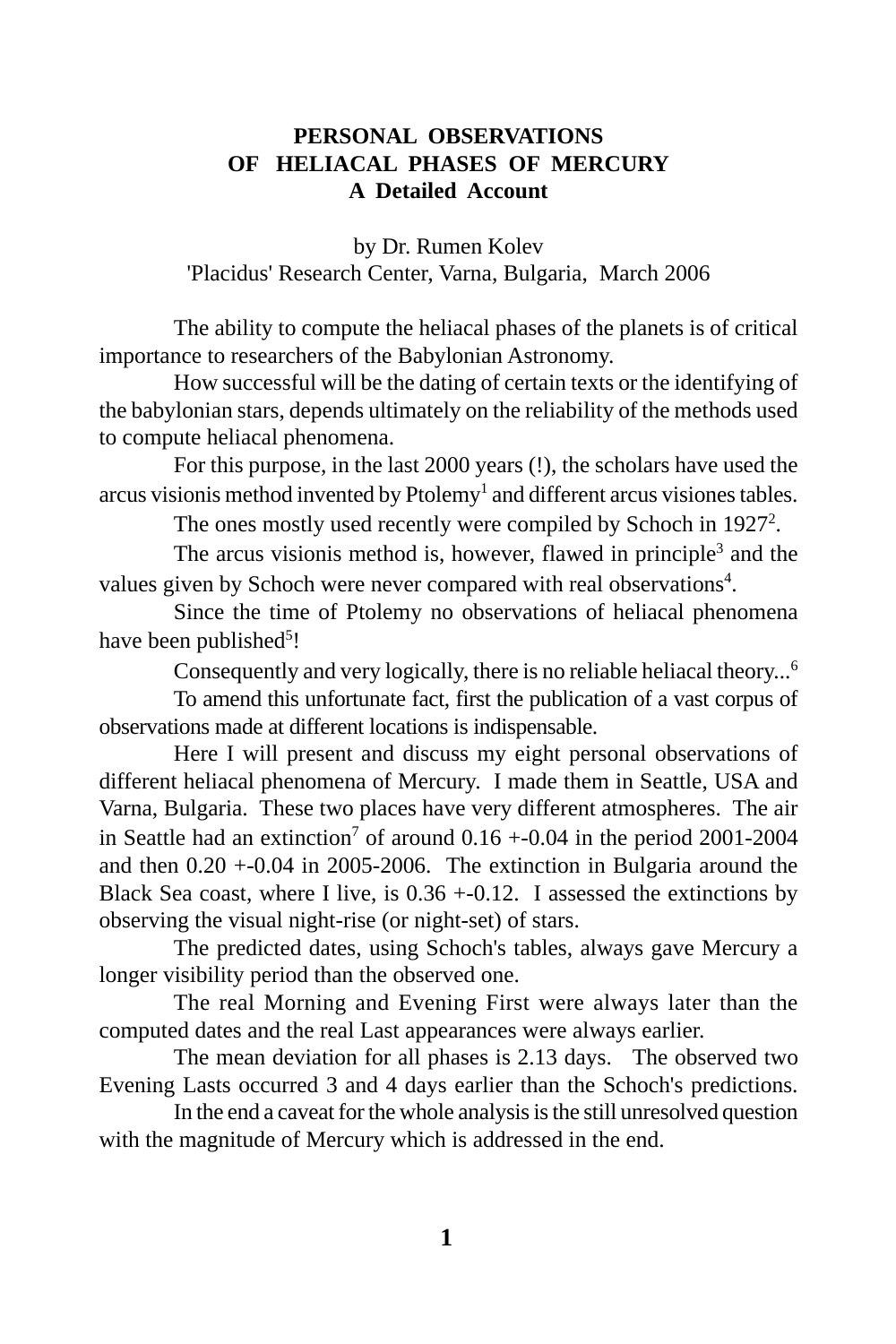**MF**  $\Phi$  **Seattle,** 19-20 August 2005, extinction~ 0.20 Queen Anne Hill (5th Ave. N and Lynn str.),  $122^{\circ}$  19' W,  $47^{\circ}$  39' N, TimeZone: 8 W.

|                                                       | <b>19 AUG</b>                    | 20 AUG MF                                      |                 |
|-------------------------------------------------------|----------------------------------|------------------------------------------------|-----------------|
| Visibility                                            | clear                            | clear, thin clouds up to $4^{\circ}$           | Visibility      |
| Magnitude                                             | $+0.8$                           | $+0.6$                                         | Magnitude       |
| AV                                                    | $-12.9^{\circ}, +14.0^{\circ}$   | $-13.5^{\circ}$ , $+14.6^{\circ}$              | AV              |
| $\Delta AZ$                                           | $10^{\circ}$                     | $12^{\circ}$                                   | $\triangle$ AZ. |
|                                                       | not seen                         | time alt $\ddot{Q}$ alt $\ddot{Q}$ $\Delta AZ$ |                 |
| first seen                                            | see discussion                   | 5:15 $-9.5^{\circ}$ : $+4.4^{\circ}$ : 12°     | first seen      |
| best seen                                             |                                  | $5:19 - 8.9^{\circ}$ : +5.1°                   | best seen       |
| last seen                                             |                                  | 5:32 $-7.0^{\circ}$ : $+7.2^{\circ}$           | last seen       |
| standard AV -9°                                       | $-9^\circ: 4.4^\circ : 10^\circ$ | $-9.0^{\circ}$ : +5.0° : 12°                   | standard AV -9° |
| standard AV -7 $\degree$ -7 $\degree$ : 6.5 $\degree$ |                                  | $-7.0^{\circ}$ : $+7.2^{\circ}$                | standard AV -7° |
| time                                                  |                                  | $17 \text{ min}$                               | time            |

#### **Observation 1 (Table 1) MORNING FIRST** Schoch MF date (AV=-13.0): 20 Aug.

**Explanations**: The Arcus Visionis for the day is given in its 2 possible values. Let's take those for 19th of Aug., i.e.  $-12.9^\circ$ ,  $+14.0^\circ$ .

The first (-12.9°) is the altitude of the  $\ddot{\mathbf{\otimes}}$  when  $\ddot{\mathbf{\otimes}}$  is exactly on the horizon. The second  $(+14.0^{\circ})$  is the altitude of  $\circ$  when the  $\circ$  is on the horizon. Historically only the first AV has been used.

The '∆**AZ**' row tells the azimuthal distance between the Sun and Mercury.

In the row '**first seen**' for the 20th of Aug. we have:

5:15  $-9.5^{\circ}$  :  $+4.4^{\circ}$  : 12<sup>o</sup>.

5:15 is the time,  $-9.5^\circ$  is the altitude of the Sun,  $+4.4^\circ$  is the altitude of  $\delta$ and 12<sup>°</sup> is the  $\Delta AZ$  between them- all these data for the given time (5:15).

The row '**standard AV -9<sup>o</sup>'** gives the altitude of Mercury when the Sun is  $-9^\circ$  in altitude.

For the 20th of Aug. it is  $-9.0^{\circ}$  :  $+5.0^{\circ}$  : 12°.

-9.0° is the alt. of  $\ddot{\mathbf{\otimes}}$ , +5.0° is the alt.of  $\ddot{\mathbf{\varphi}}$  and 12° is the ∆AZ between them. The standard AV is useful to compare hel. phases of different stars. The row '**time**' shows the duration of the visibility.

The date of the h.phase acc. to the arcus visionis of C.Schoch is also given in the very beginning.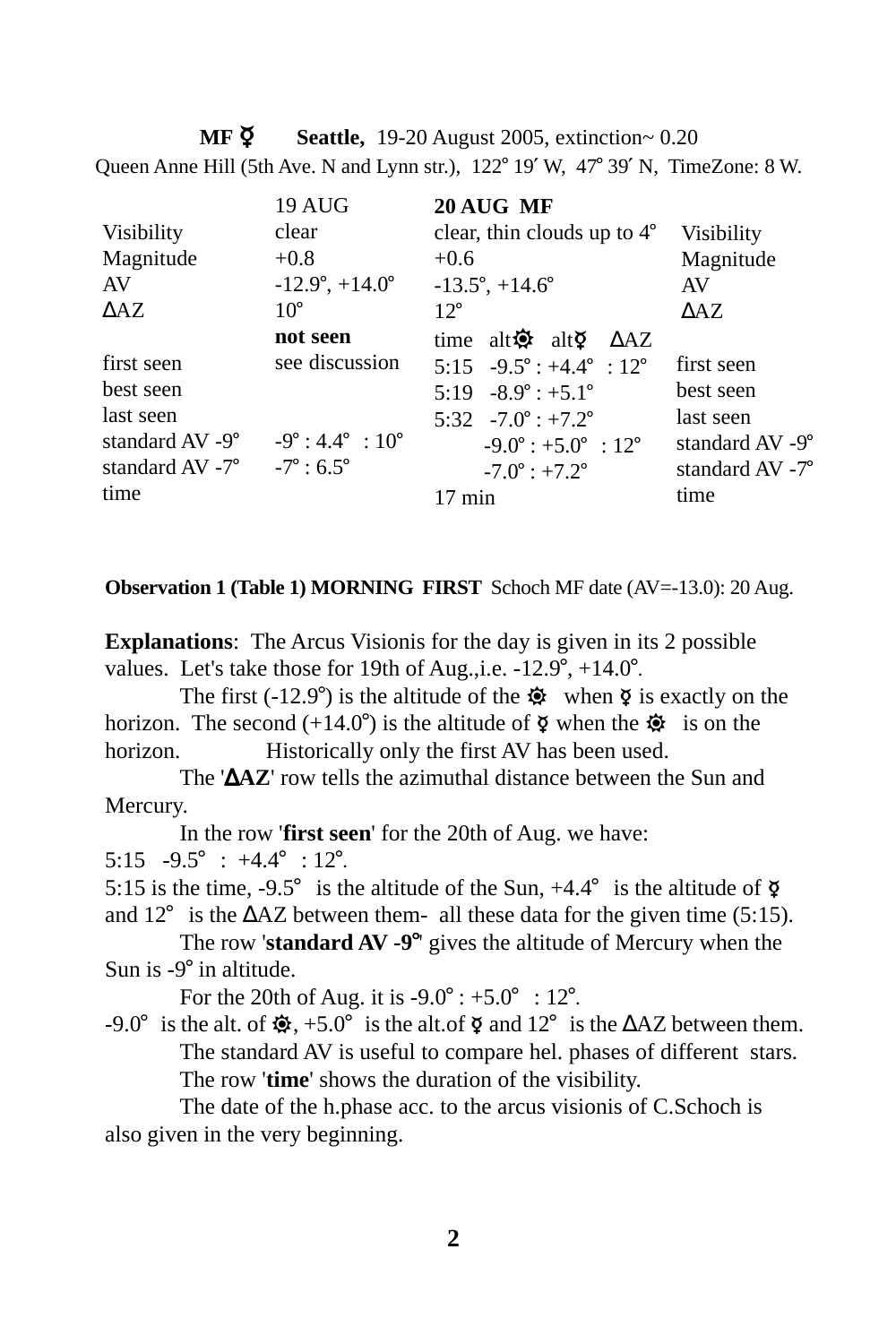### **Discussion of Observation 1**:

On the 19th of Aug. I saw Mercury first with binoculars and then I watched for some time with my naked eyes at the spot where it was, until at time 5:22 AM it happened as if I saw maybe something... There is no question whether this can be counted as the heliacal rise of Mercury... It cannot, because I hardly saw something and this only because I knew exactly where to watch...

However, this fact means that this **could have been the Morning First** of Mercury provided that the atmospheric extinction was somewhat lower or the observer had much sharper eyes....

### **Observations of the heliacal rise of stars that have bearing on Observation 1**

In Seattle I have observed the Morning First of the star Aldebaran, which with +0.85 mag. has similar brightness as that of Mercury on the 19th of Aug. (+0.8). I saw Aldebaran with standard AV: -9.0° : +4.6° : 30° Let us compare the standard AV of Mercury on 19th of August with that of the rising Aldebaran:

| Aldebaran h.rise, $+0.85$ mag.: $-9.0^{\circ}$ : $+4.6^{\circ}$ : 30 <sup>°</sup> | year 2003 ex = $0.16$ |
|-----------------------------------------------------------------------------------|-----------------------|
| Mercury 19 Aug, +0.80 mag.: $-9.0^{\circ}$ : +4.4° : 10°                          | year 2005 ex = $0.20$ |

We see that the altitude of Mercury is lower and that it is also closer to the solar halo, only  $10^{\circ}$  apart from the Sun in azimuth.

Also the observation of the MF of Aldebaran is from the year 2003 when the extinction was smaller.

Mercury is worse than Aldebaran in altitude, azimuthal distance and extinction...

This all meaning that Mercury could not have been seen on the 19th of Aug. at the same place by the same observer.

Again in Seattle I observed the heliacal rise of Betelgeuse (+0.5 mag.) with standard AV: -9.0° :  $+4.0^{\circ}$  : 36°. This could be compared with Mercury on the 20th of Aug. with magnitude of +0.6:

| Betelgeuse h.rise, $+0.50$ mag.: $-9.0^{\circ}$ : $+4.0^{\circ}$ : 36 <sup>°</sup> |  |  | year 2005 ex = $0.20$ |  |
|------------------------------------------------------------------------------------|--|--|-----------------------|--|
| Mercury 20 Aug, +0.60 mag.: $-9.0^{\circ}$ : $+5.0^{\circ}$ : 12 <sup>o</sup>      |  |  | year 2005 ex = $0.20$ |  |

Betelgeuse is with 0.1 mag brighter and further away from the solar halo. That's why it could be seen with  $1^{\circ}$  lower in altitude.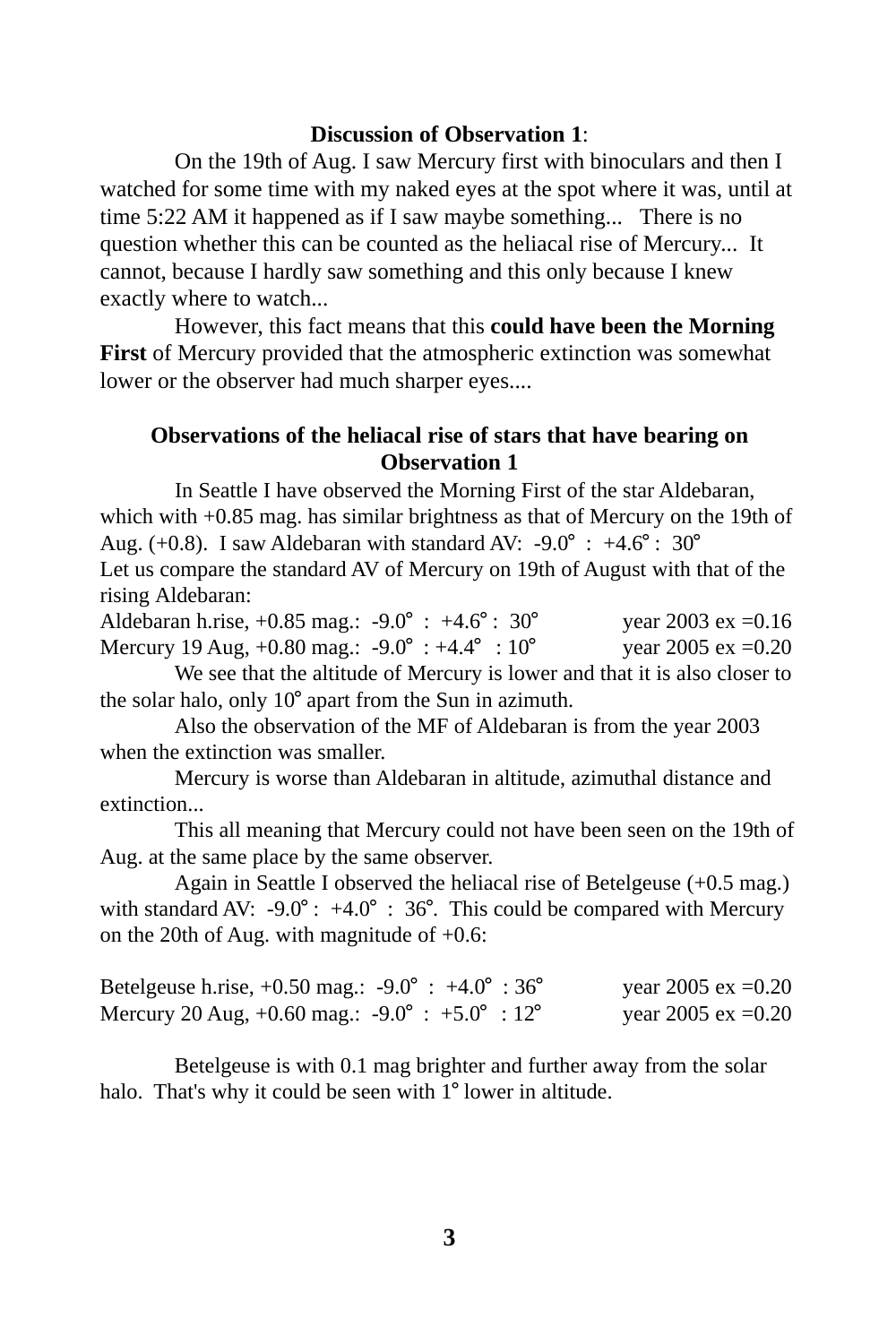**ML**  $\boldsymbol{\Sigma}$  **Seattle, 5-7 September 2005, extinction~ 0.20** 5 Sep.: Green Lake, 122° 18' W, 47° 42' N, TimeZone: 8 W. 7 Sep.: Queen Anne Hill, 122° 19' W, 47° 39' N, TimeZone: 8 W.

| 5 Sep ML                                | 6 Sep ML?                         | 7 Sep                                         |
|-----------------------------------------|-----------------------------------|-----------------------------------------------|
| clear                                   | clouds                            | clear                                         |
| $-1.3$                                  | $-1,3$                            | $-1.3$                                        |
| $-10.9^{\circ}, +11.0^{\circ}$          | $-10.2^{\circ}$ , $+10.3^{\circ}$ | $-9.5^{\circ}, +9.5^{\circ}$                  |
| $4^{\circ}$                             | $3^{\circ}$                       | $2^{\circ}$                                   |
| time alt $\otimes$ alt $\circ$ $\Delta$ | not observed                      | observed,                                     |
| $5:39 - 9.7: +1.3:4$                    | see                               | not seen                                      |
| $5:50 - 7.9 + 3.1$                      | discussion                        |                                               |
| $6:01 - 6.2 + 4.9$                      |                                   |                                               |
| standard AV -9° -9° : +2.0° : 4°        | $-9^\circ$ : +1.2° : 3°           | $-9.0^{\circ}$ : $+0.5^{\circ}$ : $2^{\circ}$ |
| standard AV -7° -7° : +4.1°             | $-7^{\circ}$ : $+3.2^{\circ}$     | $-7.0^{\circ}$ : $+2.5^{\circ}$               |
| $22 \text{ min}$                        |                                   |                                               |
|                                         |                                   |                                               |

**Observation 2 (Table 2) MORNING LAST** Schoch ML date (AV= -9.5): 6 Sep. **Discussion of Observation 2**:

On the 7th of Sep. between 5:55 AM and 6:02 AM I saw Mercury first with binoculars and then with naked eyes... This cannot be counted as the Morning Last of Mercury since I saw it only because I knew exactly where to watch...

However, this fact means that **the Morning Last** of Mercury has some probability to have occurred on the 6th of Sep.

# **Observations of the heliacal rise of stars and planets that have bearing on Observation 2**

With Mercury here being -1.3 of magnitude, we can use only observations of Jupiter and Sirius, all in Seattle:

| $\overline{a}$ | MF, -1.7 mag.: $-7.0^{\circ}$ : $+3.5^{\circ}$ : 4°         | Seattle year 2003 ex = $0.16$ |
|----------------|-------------------------------------------------------------|-------------------------------|
|                | 2 EL, -1.7 mag.: $-7.0^{\circ}$ : $+2.9^{\circ}$ : 15°      | Seattle year 2003 ex = $0.16$ |
|                | Sirius MF, -1.5 mag.: -7.0° : +1.5° : 55°                   | Seattle year 2005 ex = $0.20$ |
|                | Sirius MF, -1.5 mag.: $-7.0^{\circ}$ : $+1.2^{\circ}$ : 55° | Seattle year 2003 ex = $0.16$ |
|                |                                                             |                               |

The 5th of September, judging from the Jupiter data, turns out to be the most probable date of the ML of Mercury.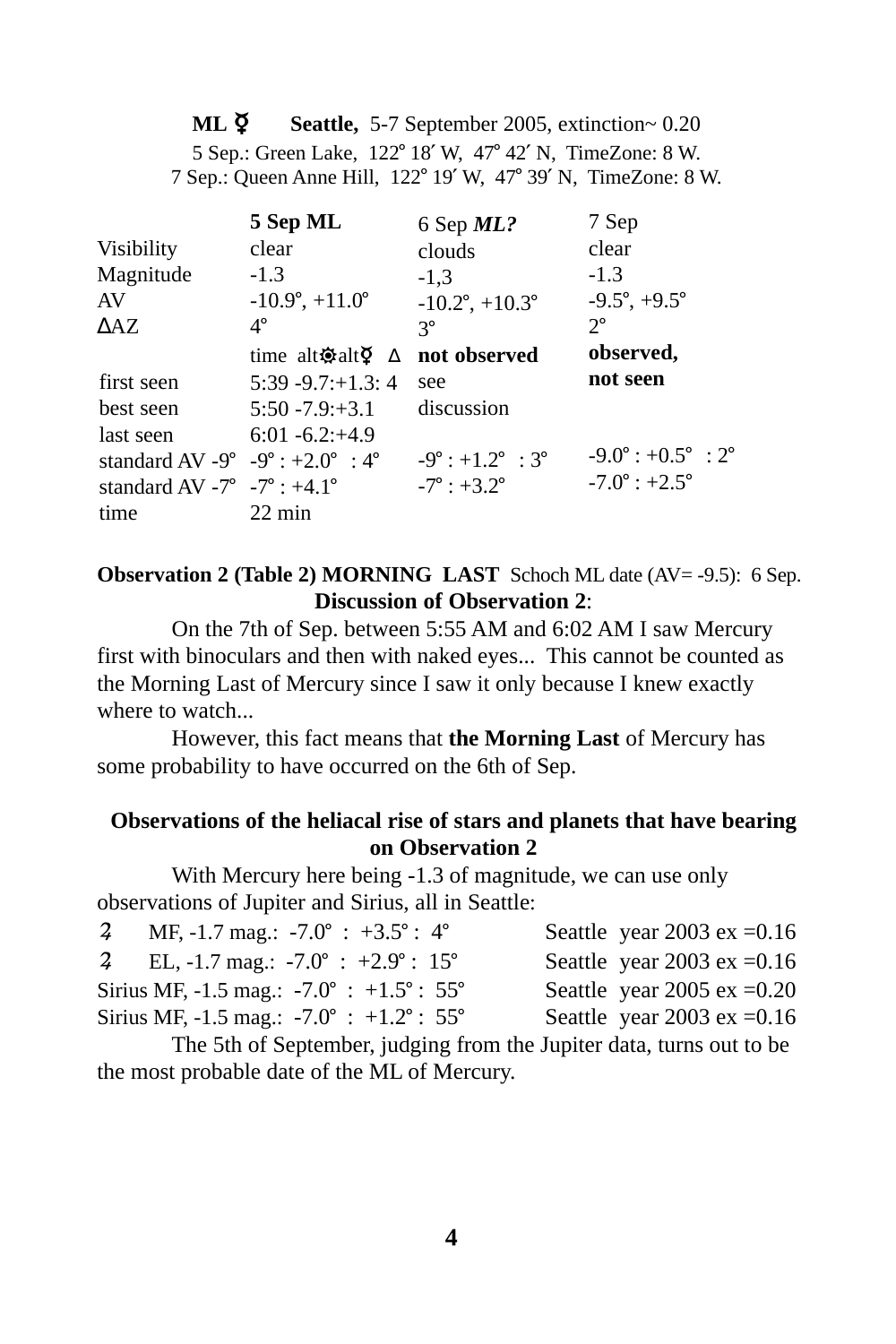**EL**  $\breve{\mathbf{Q}}$  **Seattle, 2-5 April 2004, extinction~ 0.20** Magnolia, 122° 26′ W, 47° 40′ N, TimeZone: 8 W.

| $2$ Apr.                                | 3 Apr                 | 4 Apr EL?                      | 5 Apr.                                                                            |
|-----------------------------------------|-----------------------|--------------------------------|-----------------------------------------------------------------------------------|
| clear                                   | clouds                | clouds                         | clear                                                                             |
| $+0.9$                                  | $+1.1$                | $+1.4$                         | $+1.6$                                                                            |
| $-16.6^{\circ}$ :+17.1°                 |                       |                                | $-14.8^{\circ}$ :+15.2°                                                           |
| $5^\circ$                               | $5^{\circ}$           | $4^{\circ}$                    | $4^{\circ}$                                                                       |
| time alt $\otimes$ alt $\circ$ $\Delta$ |                       |                                |                                                                                   |
| $7:20 - 7.1: +9.9:5$                    | not observ.           | not obs.                       | observed,                                                                         |
|                                         |                       |                                | not seen                                                                          |
| $7:55 - 12.6$ ; +4.2                    |                       |                                |                                                                                   |
| $-9^\circ$ : 7.9° : 5°                  |                       |                                | $-9^\circ$ : 6.0° : 4°                                                            |
| $-7^{\circ}$ : 9.9°                     | $-7^\circ: 9.4^\circ$ | $-7^\circ: 8.8^\circ$          | $-7^{\circ}$ : 8.0 $^{\circ}$                                                     |
| $35 \text{ min}$                        |                       |                                |                                                                                   |
|                                         |                       | $-9^\circ: 7.3^\circ: 5^\circ$ | $-16.1^{\circ}$ :+16.6° $-15.5^{\circ}$ :+15.9°<br>$-9^\circ: 6.7^\circ: 4^\circ$ |

**Observation 3 (Table 3) EVENING LAST** Schoch EL date (AV= -11.0): 8 Apr.

# **Observations of the heliacal rise of stars that have bearing on Observation 3**

| Pollux MF, 1.1 mag.: $-9.0^{\circ}$ : $+5.6^{\circ}$ : 5°   | Seattle, year 2003 ex = $0.16$ |
|-------------------------------------------------------------|--------------------------------|
| Castor MF, 1.3 mag.: $-9.0^{\circ}$ : $+6.5^{\circ}$ : 2°   | Seattle, year 2003 ex = $0.16$ |
| El Nath MF, 1.6 mag.: $-9.0^{\circ}$ : $+7.7^{\circ}$ : 15° | Seattle, year 2003 ex = $0.16$ |
| The 4th of April seems to be the day of the EL.             |                                |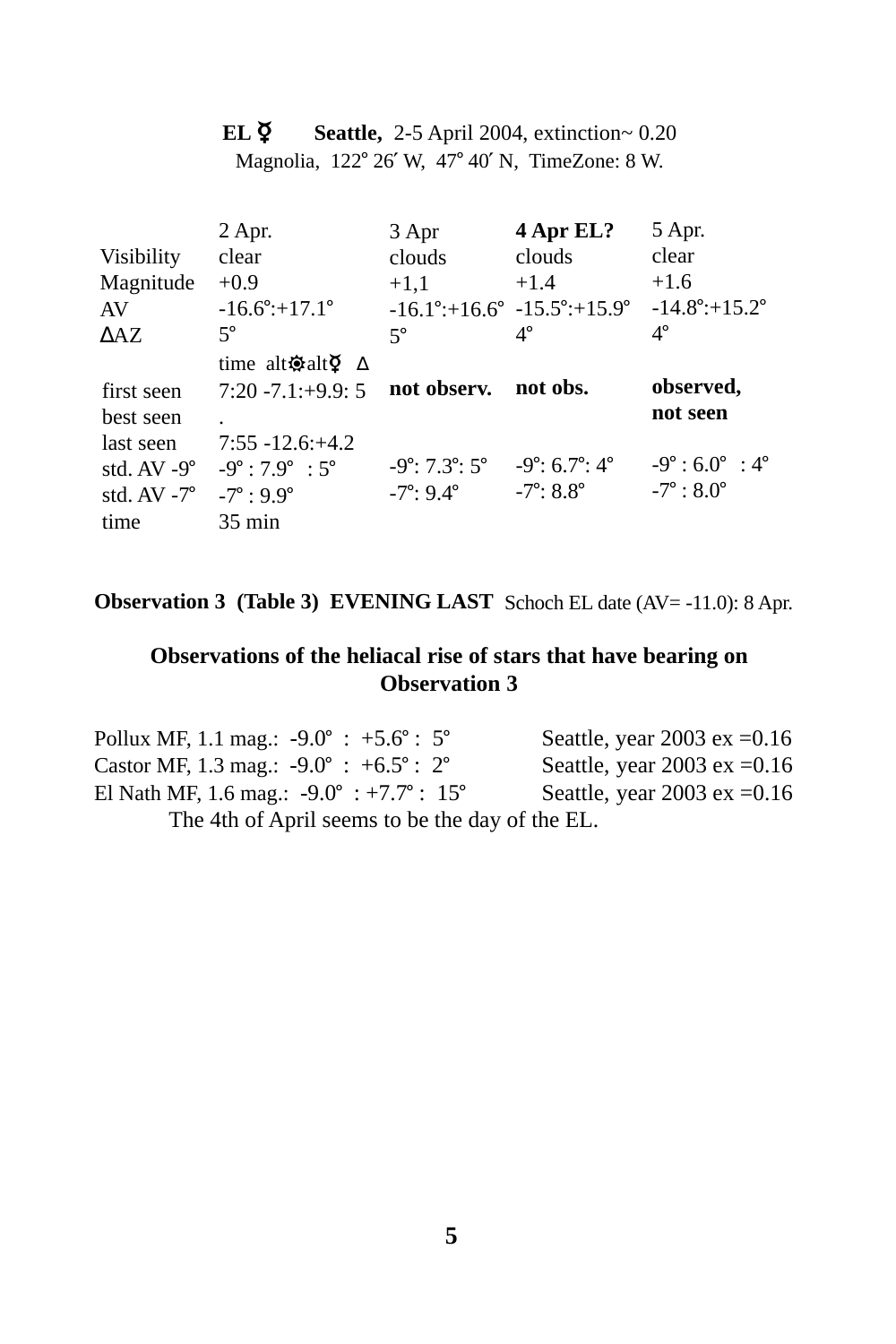**MF**  $\breve{\mathbf{Q}}$  **<b>Varna, Bulgaria** 3-5 Sept. 2004, extinction~ 0.36 3 Sep: TV tower, Franga hill north of Varna,  $27^{\circ}$  57' E,  $43^{\circ}$  14' N, TimeZone: 2 E 5 Sep: Varna,  $27^{\circ}$  55' E, 43° 12' N, TimeZone: 2 E. extinction:  $\sim 0.46$ 

| 3 Sep.                         | 4 Sep.                         | 5 Sep MF                                |                       |
|--------------------------------|--------------------------------|-----------------------------------------|-----------------------|
| fair                           | clouds                         | very clear                              | <b>Visibility</b>     |
| $+1.2$                         | $+0.9$                         | $+0.7$                                  | Magnitude             |
| $-13.1^{\circ}$ :+13.6°        | $-14.0^\circ + 14.4^\circ$     | $-14.7^{\circ}$ :+15.2°                 | AV                    |
| $7^\circ$                      | $7^{\circ}$                    | $7^{\circ}$                             | $\triangle$ AZ        |
|                                |                                | time alt $\otimes$ alt $\circ$ $\Delta$ |                       |
| observed,                      | not observ.                    | $5:33 - 12 : +2.8:8$                    | first seen            |
| not seen                       |                                | $5:45 - 10:44.9$                        | best seen             |
|                                |                                | $6:00 - 7.4: +7.6$                      | last seen             |
| $-9^\circ: 4.3^\circ: 7^\circ$ | $-9^\circ: 5.2^\circ: 7^\circ$ | $-9^\circ$ : 6.0°: 8°                   | std. $AV -9^{\circ}$  |
| $-7^{\circ}$ : 6.4 $^{\circ}$  | $-7^\circ$ : $7.3^\circ$       | $-7^{\circ}$ : 8.0°                     | std. $AV - 7^{\circ}$ |
|                                |                                | $27 \text{ min}$                        | time                  |

**Observation 4 (Table 4) MORNING FIRST** Schoch MF date (AV= -13.0): 3 Sep.

# **Observations of the heliacal rise of stars that have bearing on Observation 4**

Aldebaran EL,  $0.85$  mag.:  $-9.0^{\circ}$  :  $+7.3^{\circ}$  :  $8^{\circ}$  Varna ex =0.36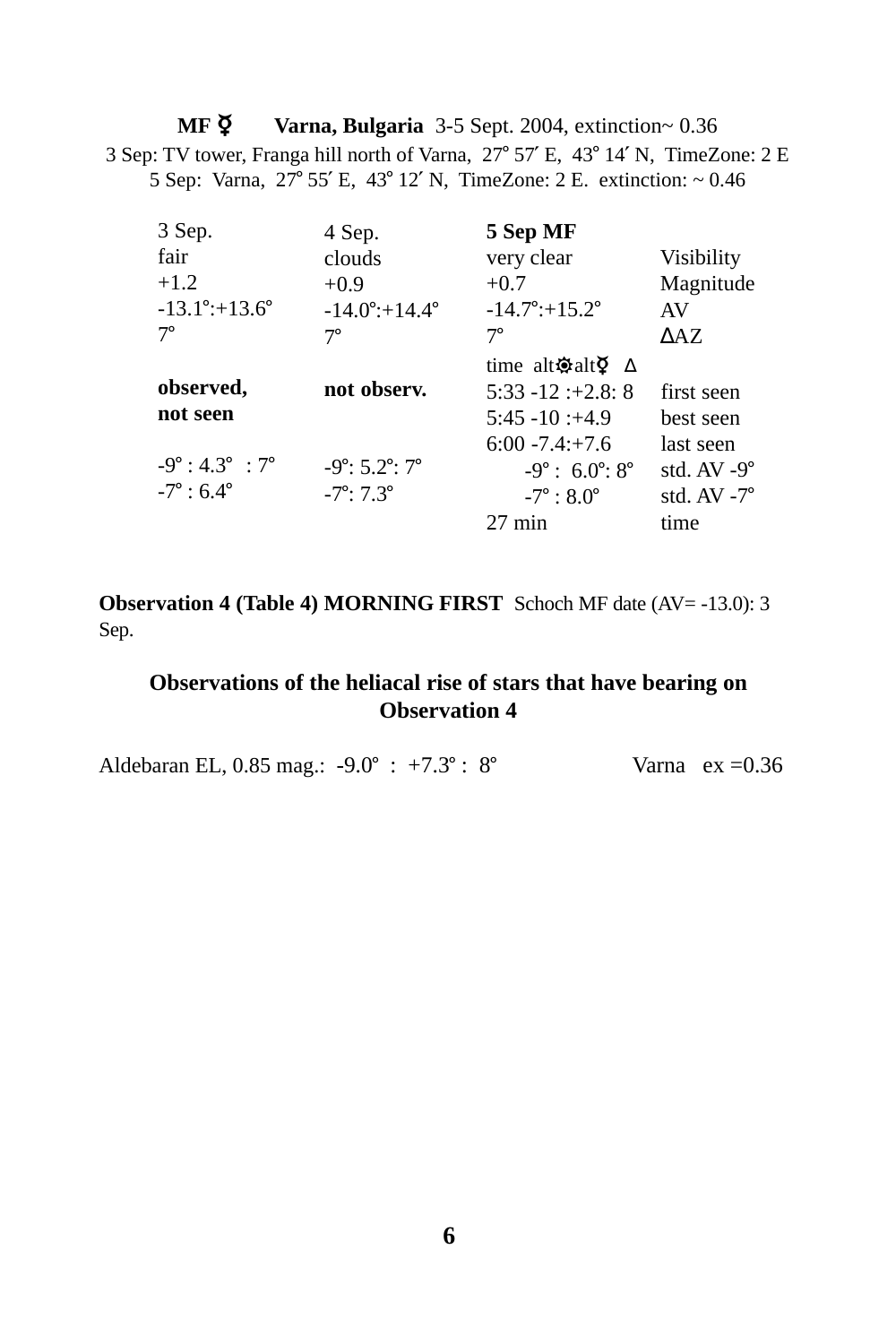**ML**  $\overline{Q}$  **<b>Kamen Briag, Bulgaria** 19 Dec. 1999, extinction~ 0.36 Kamen Briag,  $100 \text{ km}$ . north of Varna,  $28^{\circ} 33'$  E,  $43^{\circ} 27'$  N, TimeZone:  $2 \text{ E}$ 

|                                           | 20 Dec.                         |
|-------------------------------------------|---------------------------------|
| very clear                                | clouds                          |
| $-0.5$                                    | $-0.5$                          |
| $-11.9^{\circ}$ :+10.7°                   | $-11.3^{\circ}$ :+10.1°         |
| $10^{\circ}$                              | $10^{\circ}$                    |
| time alt $\otimes$ alt $\otimes$ $\Delta$ |                                 |
| $6:47-8.3;+3.3;10$                        | not observ.                     |
|                                           |                                 |
| $7:00 - 6.2 + 5.2$                        |                                 |
| $-9^\circ$ : 2.7°: 10°                    | $-9^\circ: 2.2^\circ: 10^\circ$ |
| $-7^{\circ}$ : 4.5°                       | $-7^{\circ}$ : 4.0°             |
| $13 \text{ min}$                          |                                 |
|                                           | 19 Dec. ML?                     |

**Observation 5 (Table 5) MORNING LAST** Schoch ML date (AV= -9.5): 23 Dec.

## **Observations of the heliacal rise of stars that have bearing on Observation 5**

2 MF, -1.7 mag.: -7.0° : +4.8° : 24° K. Briag 2004 year, ex =0.36 Sirius MF, -1.5 mag.: -7.0° : +3.8° : 55° Varna, TV tower 2000 year, ex =0.36 **b** MF,  $+0.2$  mag.:  $-7.0^{\circ}$  :  $+6.7^{\circ}$  : 24<sup>°</sup> Varna 2000 year, ex =0.36 Procyon MF,  $+0.3$  mag.:-7.0° :  $+8.0^{\circ}$  : 27° Varna, TV tower 2000 year, ex =0.36

#### **Discussion of Observation 5**:

The morning last was probably on the 19th judging from the short time-period of visibility. The real magnitude of Mercury should have been much brighter than the -0.5 value (derived with the Mueller's formula) because the AV is too small for the usual extinction in Bulgaria. The real brightness of Mercury should be at least-1.7.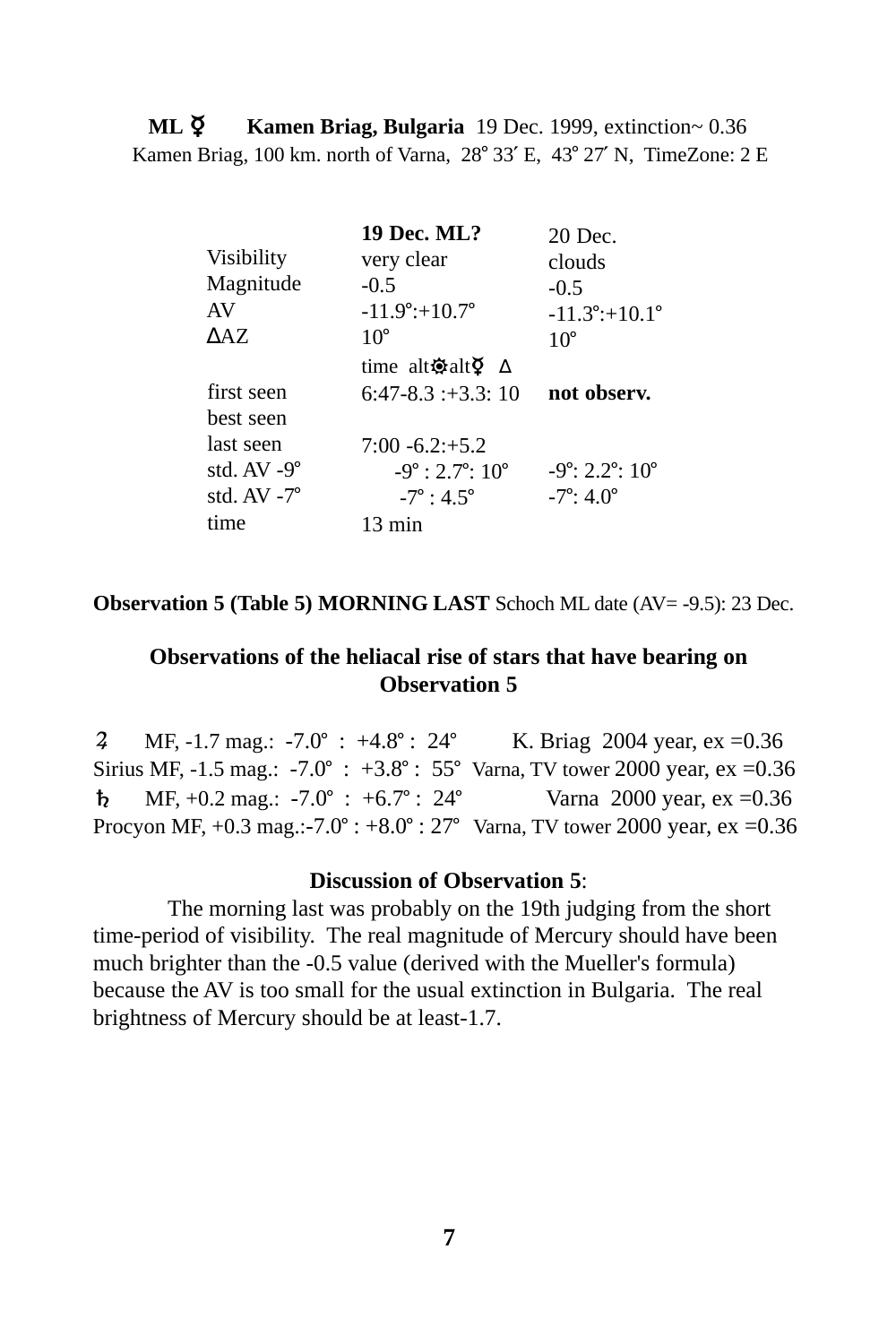**ML**  $\breve{\mathsf{Q}}$  **Varna, Bulgaria** 10-11-12 Aug. 2000, extinction~ 0.36 TV tower, Franga hill north of Varna,  $27^{\circ}$  57' E, 43° 14' N, TimeZone: 2 E

|                       | 10 Aug.                                 | 11 Aug. ML                              | 12 Aug.                         |
|-----------------------|-----------------------------------------|-----------------------------------------|---------------------------------|
| <b>Visibility</b>     | clear                                   | very clear                              | fair, clouds                    |
| Magnitude             | $-1.2$                                  | $-1.3$                                  | $-1.4$                          |
| AV                    | $-11.0^{\circ}$ :+11.4°                 | $-10.3^{\circ}$ :+10.7°                 | $-9.6^\circ + 9.8^\circ$        |
| $\triangle$ AZ        | $6^{\circ}$                             | $5^{\circ}$                             | $4^{\circ}$                     |
|                       | time alt $\otimes$ alt $\circ$ $\Delta$ | time alt $\otimes$ alt $\circ$ $\Delta$ |                                 |
| first seen            | $4:21:-8.5:+2.6:6$                      | $4:25:-8.1:+2.3:5$                      | not seen                        |
| best seen             | $4:26: -7.8: +3.4$                      | $4:38: -6.4: +4.1$                      |                                 |
| last seen             | $4:36: -6.2: +5.1$                      | $4:41:-5.6:+5.0$                        |                                 |
| std. $AV -9^\circ$    | $-9^\circ$ :+2.1°: 6°                   | $-9^\circ$ :+1.4°: 5°                   | $-9^\circ: +0.7^\circ: 4^\circ$ |
| std. $AV - 7^{\circ}$ | $-7^{\circ}:+4.2^{\circ}$               | $-7^{\circ}:+3.5^{\circ}$               | $-7^{\circ}:+2.7^{\circ}$       |
| time                  | $15 \text{ min}$                        | $16 \text{ min}$                        |                                 |

**Observation 6 (Table 6) MORNING LAST** Schoch ML date (AV= -9.5): 12 Aug.

**Observations of the h. rise of stars that have bearing on Obs. 6**

4 MF, -1.7 mag.: -7.0° : +4.8° : 24° K. Briag 2004 year, ex =0.36 Sirius MF, -1.5 mag.: -7.0° : +3.8° : 55° Varna, TV tower 2000 year, ex =0.36

### **Discussion of Observation 6**:

The morning last was observed without doubt on the 11th.

Here, again I think that the real magnitude of Mercury should have been -1.85 since Sirius has almost the same AV (in its 2000 MF apparition at the same place few days later), being  $-1.5$  mag. and  $55^\circ$  apart in azimuth form the Sun. The Jupiter data confirms this.

If we accept that Mercury here is only -1.3 mag. then we cannot explain how Mercury with 0.2 magnitudes dimmer than Sirius and 50° closer in azimuth to the solar halo, should be seen with the same AV as Sirius!

Nor can we explain the Jupiter data.

Neither can we explain this with variation in the atmospheric extinction. With  $-1.3$  brightness Mercury could be seen with such AV only if the extinction is around 0.16. A variation of 0.20 in the extinction in the course of few days is very improbable. I have also never observed extinction in Bulgaria lower than 0.24!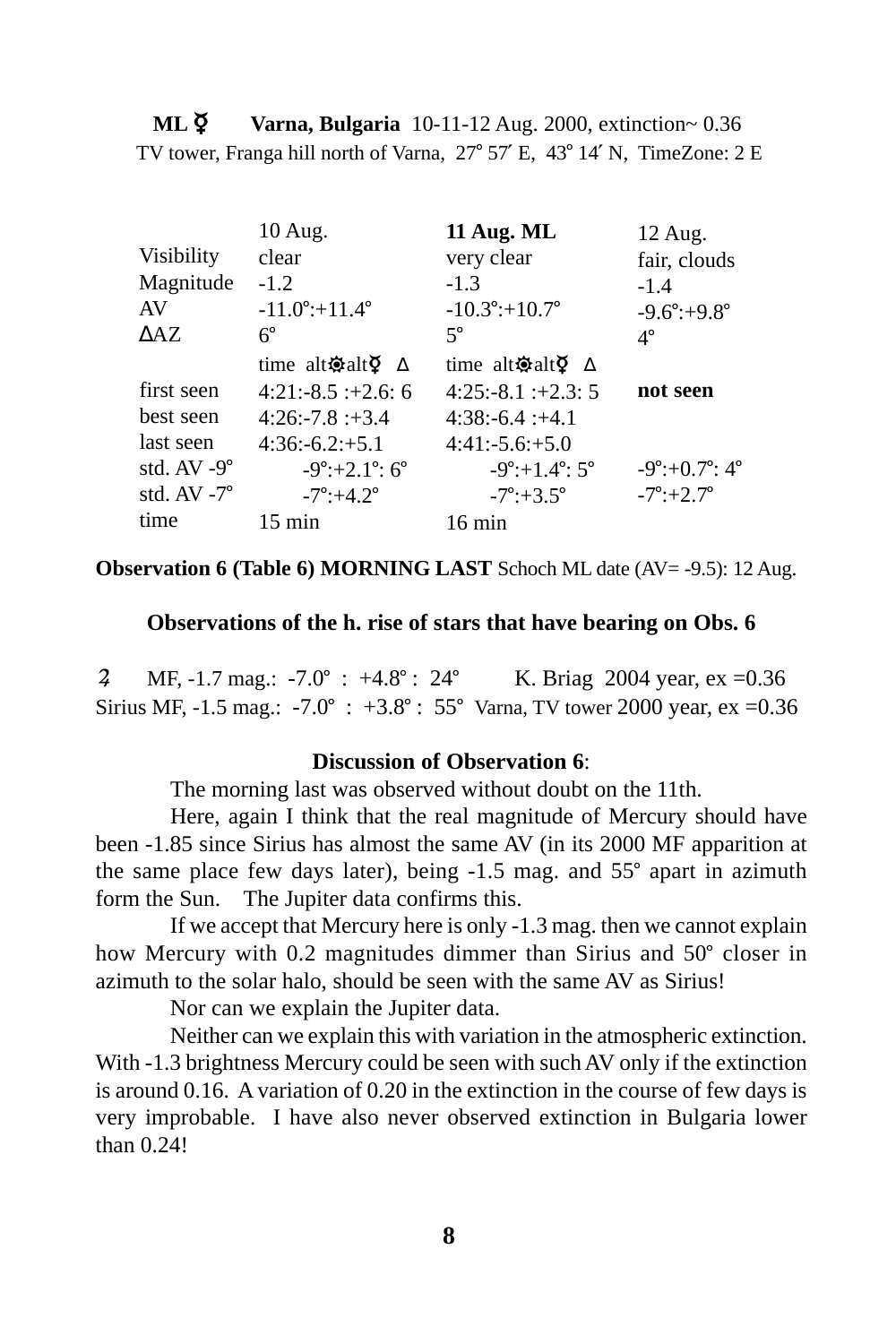**EF**  $\overline{Q}$  **Varna, Bulgaria** 20, 21 May 2000, extinction~ 0.46 Varna, 27° 55' E, 43° 12' N, TimeZone: 2 E

| 21 May EF                                             |                       |
|-------------------------------------------------------|-----------------------|
| fair clear                                            | <b>Visibility</b>     |
| $-1.0$                                                | Magnitude             |
| $-11.8^\circ$ :+12.8°                                 | AV                    |
| $7^\circ$                                             | $\triangle$ AZ        |
| time alt $\ddot{\otimes}$ alt $\ddot{\circ}$ $\Delta$ |                       |
| $8:12:-7.0:+5.3:7$                                    | first seen            |
|                                                       | best seen             |
| $8:26: -9.0: +3.1$                                    | last seen             |
| $-9^\circ$ :+3.1°: 7°                                 | std. AV -9°           |
| $-7^{\circ}:+5.3^{\circ}$                             | std. $AV - 7^{\circ}$ |
| 14 min                                                | time                  |
|                                                       |                       |

**Observation 7 (Table 7) EVENING FIRST** Schoch EF date (AV= -10.2): 19 May.

### **Observations of the heliacal rise of stars that have bearing on Observation 7**

Sirius MF, -1.5 mag.: -7.0° : +3.8° : 55° Varna, TV tower 2000 year, ex =0.36

### **Discussion of Observation 7**:

The 19th was a day with clouds on the western horizon up to  $10^{\circ}$ . The 20th was all cloudy and nothing could be seen. The 18th was a clear sunset. I observed on that day and could not see Mercury even with binoculars. This all and also the short visibility makes me believe that the EF was on the 21st of May.

The observations were conducted in the center of the city of Varna where an extinction of 0.46 is in the norm.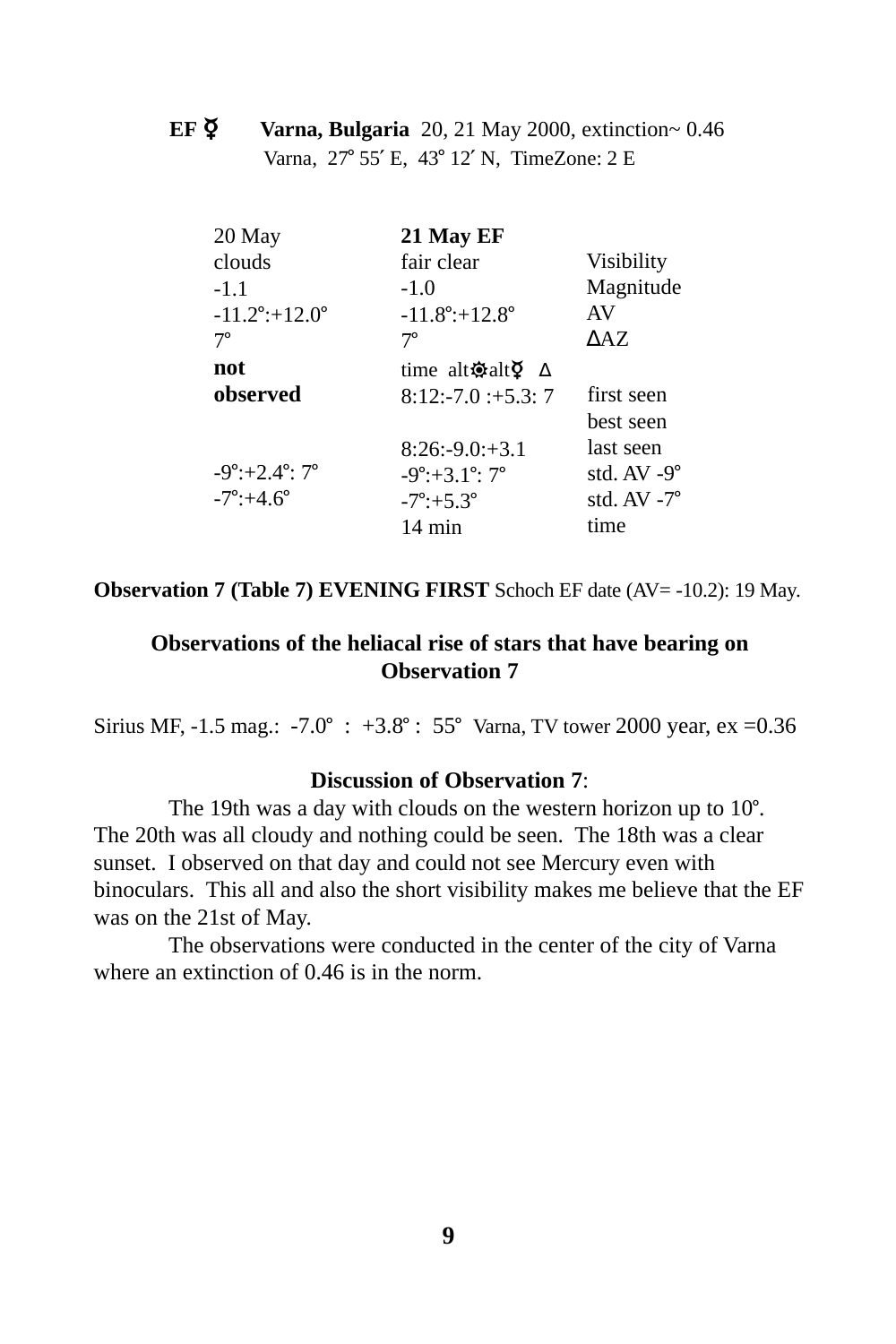# **EL**  $\overline{Q}$  Varna, Bulgaria 21 Feb.- 3 March 2006, extinction~ 0.46 Varna, 27° 55' E, 43° 12' N, TimeZone: 2 E

| 21 Feb                                  | 3 March                    |                      |
|-----------------------------------------|----------------------------|----------------------|
| clear                                   | clear                      | <b>Visibility</b>    |
| $-0.7$                                  | $+1.4$                     | Magnitude            |
| $-16.9^{\circ}$ :+16.6°                 | $-14.1^\circ + 14.1^\circ$ | AV                   |
| $6^{\circ}$                             | $2^{\circ}$                | $\triangle$ AZ       |
| time alt $\otimes$ alt $\circ$ $\Delta$ | not                        |                      |
| $6:12:-5.3::+11.4:6$                    | seen                       | first seen           |
|                                         |                            | best seen            |
| $6:58:13.7:+3.2$                        |                            | last seen            |
| $-9^\circ$ :+7.9°: 6°                   | $-9^\circ$ :+5.1°: 2°      | std. $AV -9^{\circ}$ |
| $-7^{\circ}$ :+9.8°                     | $-7^{\circ}:+7.1^{\circ}$  | std. $AV - 7^\circ$  |
| $46 \text{ min}$                        |                            | time                 |

**Observation 8 (Table 8) EVENING LAST** Schoch EL date (AV= -11.0): 5 March.

### **Discussion of Observation 8**:

On the 27th Mercury is around 0.0 mag. bright. From this day on it starts to fall with 0.3 mag. every day... The most probable day of the EL was 2nd of March when Mercury, +0.5 mag. bright (acc. to Hilton's (2005) algorithm and  $+1.1$  acc. to Mueller's) is 8° high when the Sun is -7°. This is very similar to the conditions on 5th of Sept. 2004 when Mercury (+0.7 mag. (Mueller)) rose heliacally in the east with standard AV of  $-7^\circ$ : $+8.0^\circ$ .

#### **IMPORTANT NOTE**

In the end we should mention a very important fact which may be source for many errors: there is no agreement in computing the magnitude of Mercury. I know of 3 algorithms: Mueller  $(1891)^8$ , Hilton $(2005)^9$  and Schoch  $(1927)^{10}$ . Here I have given the Mueller's values. The Hilton and Schoch values may be with 0.5 magn. brighter at some places of the heliacal cycle and especially when close to the Sun. For this reason, the data here should be used very carefully until this question is resolved.

The formulae given so far are dubious when Mercury is very close to the solar halo because then it cannot be compared with other stars.

There are noobserv ations of other planets with comparative brightness (Jupiter, Saturn) in the same relative position to the solar halo.

The formulae derived by Hilton are based on photometry which, because of the vicinity of the solar halo, is not the correct approach.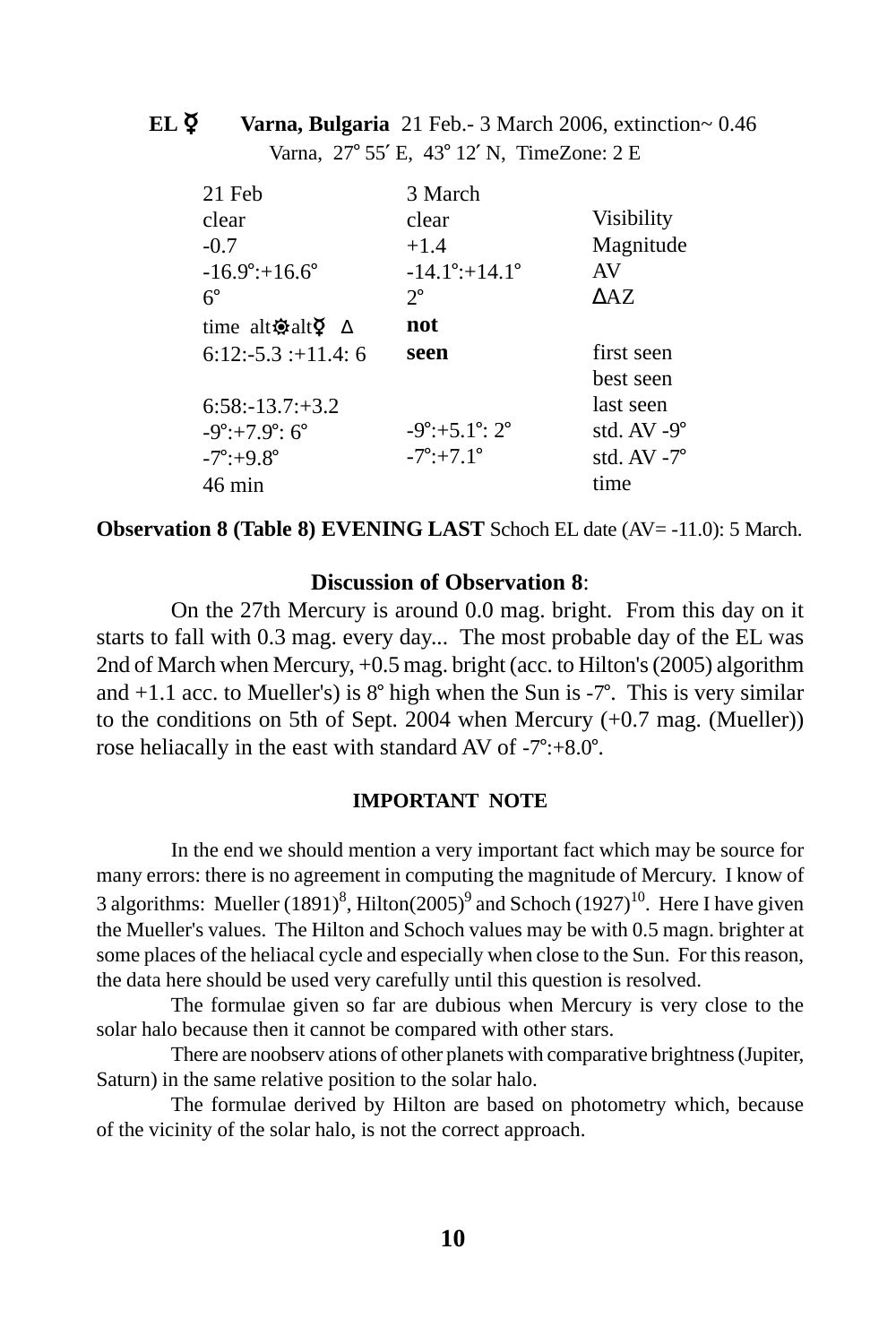The only way to derive reliable formula for the magnitude of Mercury when close to the Sun is to amass a lot of observations of heliacal phases of Mercury, Jupiter, Saturn and stars of magnitudes +2.0 to 0.0 and analyze them.

In the end I will sum up my observations in the following table.

|       | Seattle, USA ext~0.16 |                      |                          |        |           |        | Varna, BG ext~0.36   |                           |  |
|-------|-----------------------|----------------------|--------------------------|--------|-----------|--------|----------------------|---------------------------|--|
|       |                       |                      | Magnitude Alt. of $\Phi$ |        | Magnitude |        | Alt. of $\Phi$       |                           |  |
|       |                       | Muller Inferred when |                          |        |           |        | Muller Inferred when |                           |  |
| phase |                       |                      | $\oint$ is -7°           |        | phase     |        |                      | $\hat{\mathbf{Q}}$ is -7° |  |
|       |                       |                      |                          | MAG.   |           |        |                      |                           |  |
|       |                       |                      |                          | $-2.0$ | <b>ML</b> | $-1.3$ | $-1.9$               | $3.5^{\circ}$             |  |
|       |                       |                      |                          | $-1.7$ | <b>ML</b> | $-0.5$ | $-1.7$               | $4.5^\circ$               |  |
| ML.   | $-1.3$                | $-1.5$               | $4.1^{\circ}$            | $-1.5$ | EF        | $-1.0$ | $-1.4$               | $5.3^\circ$               |  |
|       |                       |                      |                          | 0.0    | <b>MF</b> | $+0.7$ | $+0.1$               | $8.0^\circ$               |  |
| MF    | $+0.6$                | $+0.4$               | $7.2^\circ$              | $+0.5$ |           |        |                      |                           |  |
|       |                       |                      |                          | $+1.0$ |           |        |                      |                           |  |
| EL    | $+1.4$                | $+1.4$               | $8.8^\circ$              | $+1.5$ |           |        | Table 9              |                           |  |
|       |                       |                      |                          | MAG    |           |        |                      |                           |  |

**Explanations**: The inferred magnitudes of Mercury are based on comparisons with the heliacal rise of stars and planets of similar magnitude at the same location. They are, however, not mathematically deduced, but only rough estimates. The magnitude scale in the middle follows the inferred magnitude. Observ. 8 is left out.

# **RELIABILITY OF C. SCHOCH'S TABLES**

The famous tables of C. Schoch contain the arcus visiones (AV) of the planets in their different heliacal phases<sup>2</sup>. Generations of scholars have used them to compute heliacal phenomena and draw critical conclusions on age, provenance and exactness of ancient texts.

In table 10 is given the difference between the observed heliacal phases of Mercury and the predicted ones using the AV values of C. Schoch. +2 means that the observed phase is 2 days later. -3 means that the observed phase is 3 days earlier. The EL phase shows the biggest deviation.

|                     | Table 10               |          | <b>Explanations:</b> The AV of C. Schoch are on the    |  |  |  |  |  |
|---------------------|------------------------|----------|--------------------------------------------------------|--|--|--|--|--|
|                     | Schoch's Seattle Varna |          | far left. Observation 8, EL from Varna is also         |  |  |  |  |  |
| AV                  |                        |          | included. As expected, the deviations of the           |  |  |  |  |  |
| $13.0^{\circ}$ MF 0 |                        | $+2$     | Seattle's data are smaller because the extinction      |  |  |  |  |  |
|                     | $9.5^{\circ}$ ML-1     | $-1. -4$ | there $(\sim 0.16)$ approaches that one in Mesopotamia |  |  |  |  |  |
| $10.2^\circ$ EF     |                        | $+2$     | (estimated at around $(0.12)^{11}$ .                   |  |  |  |  |  |
|                     | $11.0^{\circ}$ EL -4   | $-3$     |                                                        |  |  |  |  |  |

 **All correspondence for the article should be directed to rumen\_k\_kolev@yahoo.com**